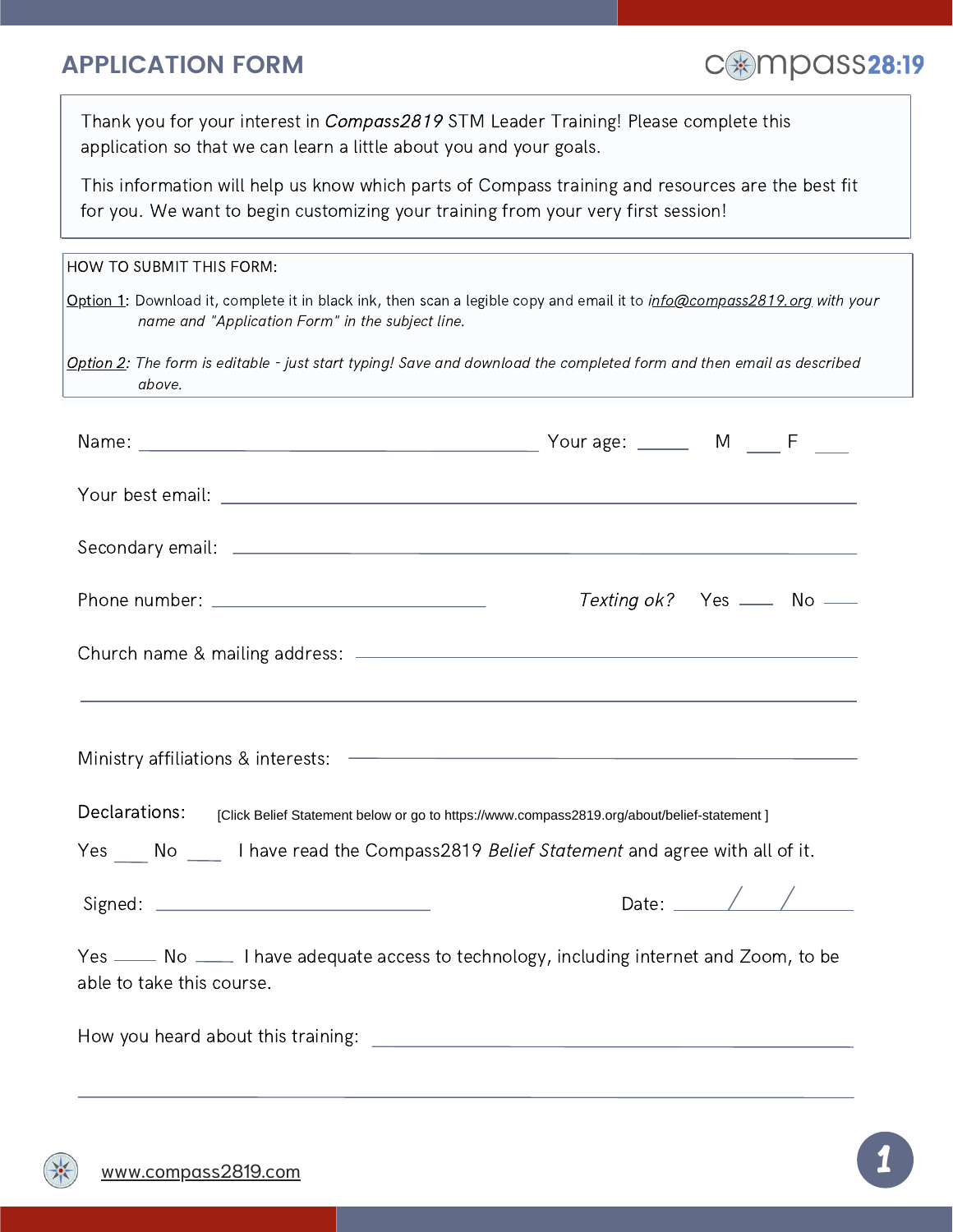

1. Your Christian journey

List some highlights of your Christian journey. (Examples include: salvation, discipleship, growth, and commitments.)

2. Your leadership roles

List some key leadership roles you hold - or have held. (List both secular and Christian, and include a few brief details.)

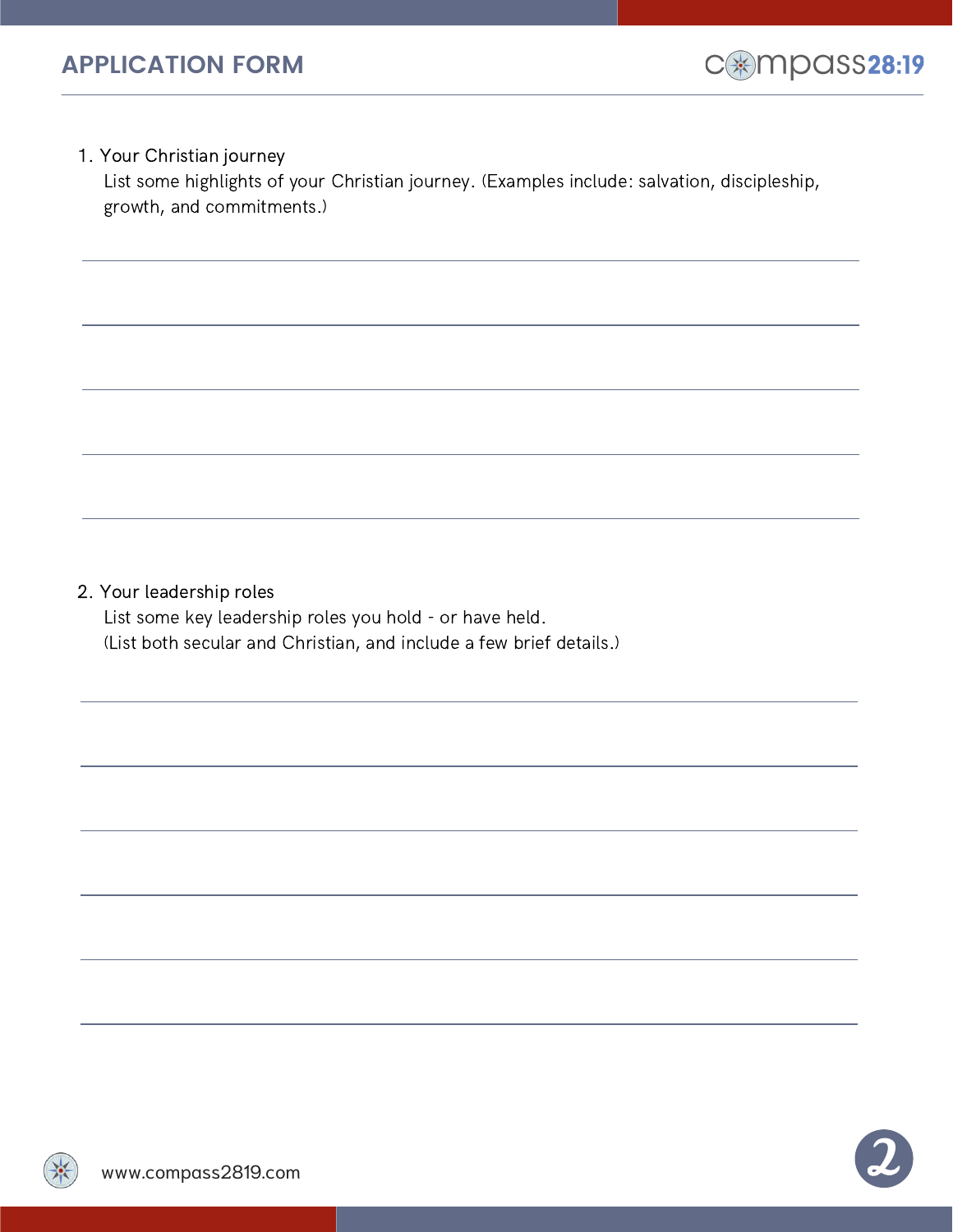

3.1 Your Short-Term Missions experience

Briefly describe any previous short-term missions experience. If you've been on numerous trips, just estimate the number of trips and highlight some of the more recent or significant ones. Include your role, the destination, and the general type of trip (such as: domestic/ international/ sports/medical/VBS/disaster relief, etc).

3.2 Briefly describe some of the benefits and positives of trips you have experienced.

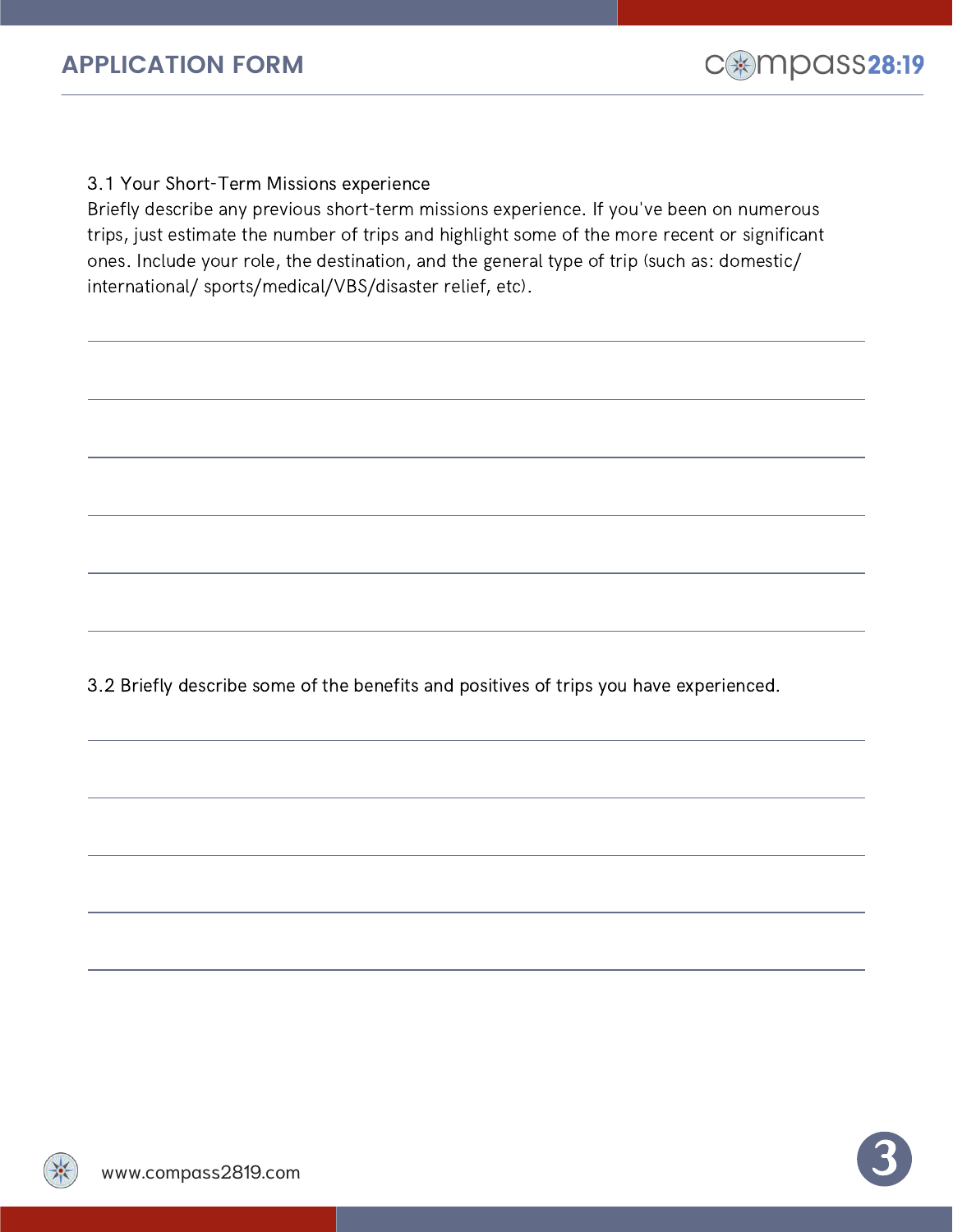

3.3 Briefly describe some of the challenges or negatives of trips you have experienced.

3.4 What kinds of training, tools, or resources do you wish you had/would you like to acquire to help you lead your next trip with excellence?